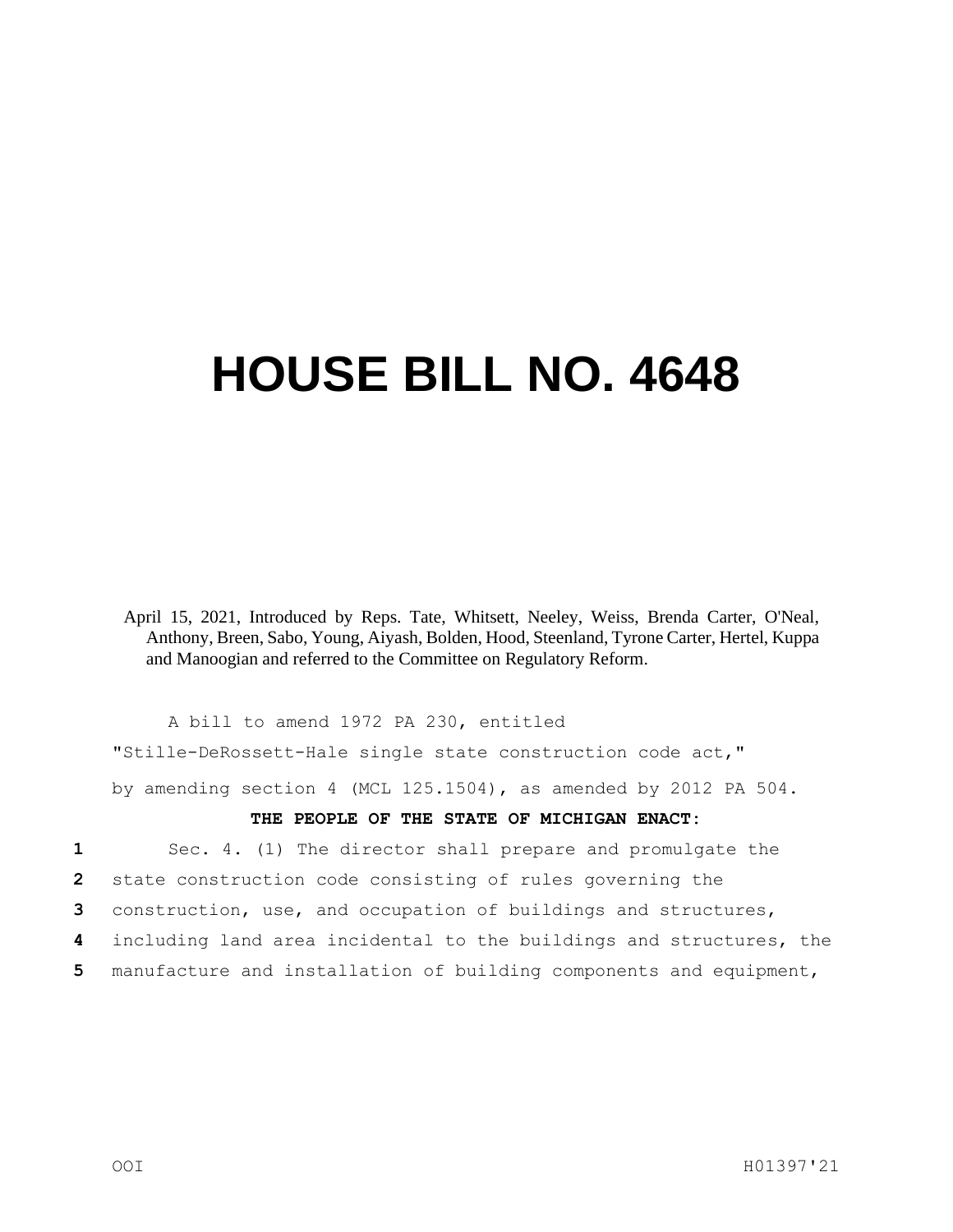the construction and installation of premanufactured units, the standards and requirements for materials to be used in connection with the units, and other requirements relating to the safety, including safety from fire, and sanitation facilities of the buildings and structures.

 (2) The code shall consist of the international residential code, the international building code, the international mechanical code, the international plumbing code, the international existing building code, and the international energy conservation code **International Residential Code, the International Building Code, the International Mechanical Code, the International Plumbing Code, the International Existing Building Code, and the International Energy Conservation Code** published by the international code 14 council International Code Council and the national electrical code **National Electrical Code** published by the national fire prevention association, **National Fire Protection Association,** with amendments, additions, or deletions as the director determines appropriate. The director may adopt all or any part of these codes or the standards contained within these codes by reference.

 (3) The code shall be designed **The director shall design the code** to effectuate the general purposes of this act and the following objectives and standards:

 (a) To provide standards and requirements for construction and construction materials consistent with nationally recognized standards and requirements.

 (b) To formulate standards and requirements, to the extent practicable in terms of performance objectives, so as to make adequate performance for the use intended the test of acceptability.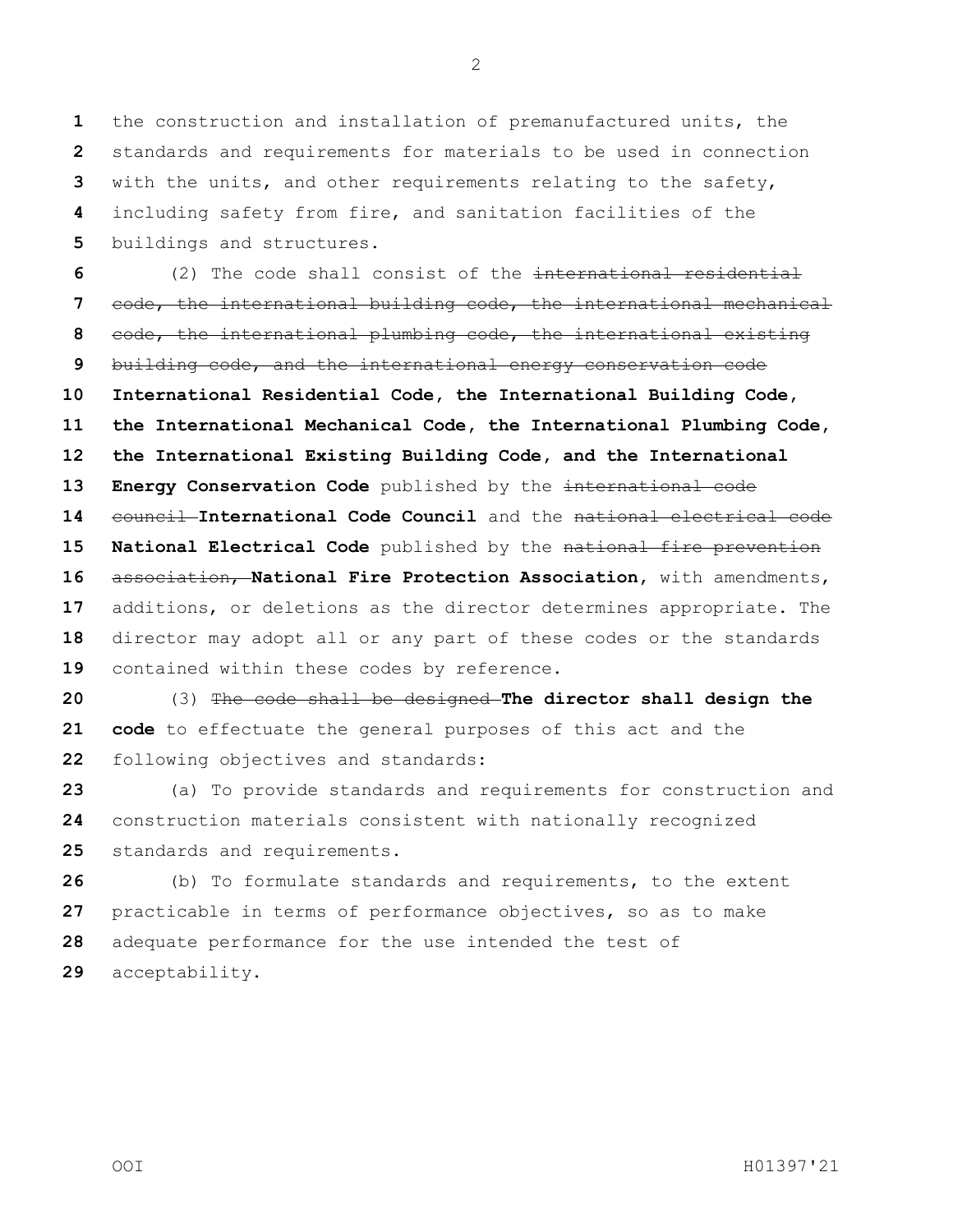(c) To permit to the fullest extent feasible the use of modern technical methods, devices, and improvements, including premanufactured units, consistent with reasonable requirements for the health, safety, and welfare of the occupants and users of buildings and structures.

 (d) To eliminate restrictive, obsolete, conflicting, or unnecessary construction regulations that tend to increase construction costs unnecessarily or restrict the use of new materials, products, or methods of construction, or provide preferential treatment to types or classes of materials or products or methods of construction.

 (e) To ensure adequate maintenance of buildings and structures throughout this state and to adequately protect the health, safety, and welfare of the people.

 (f) To provide standards and requirements for cost-effective energy efficiency that will be effective April 1, 1997.

 (g) Upon periodic review, to continue to seek ever-improving, cost-effective energy efficiencies.

 (h) To develop a voluntary consumer information system relating to energy efficiencies.

 (4) The code shall be divided into sections as the director considers appropriate including, without limitation, building, plumbing, electrical, and mechanical sections. The boards shall participate in and work with the staff of the director in the preparation of parts relating to their functions. Before the promulgation of an amendment to the code, the boards whose functions relate to that code may draft and recommend to the director proposed language. The director shall consider all submissions by the boards. However, the director has final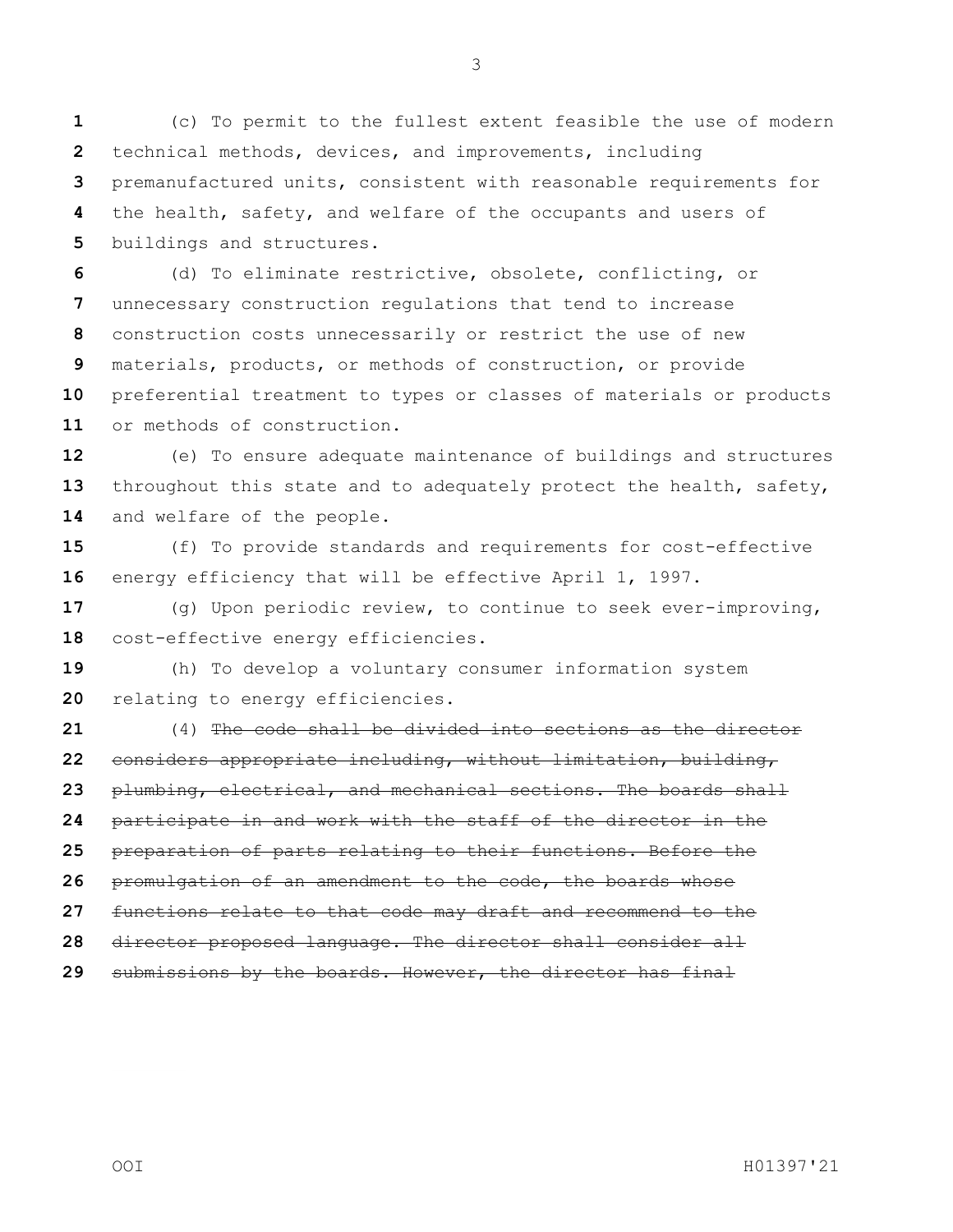responsibility for the promulgation of the code.**Subject to subsection (5), before promulgation of a new edition of the code described in subsection (2), the director shall appoint advisory committees for each of the codes listed in subsection (2). Membership in each of the separate advisory committees must be as follows: (a) The advisory committee for the International Building Code shall be composed of the following members appointed by the director: (***i***) Two representatives from fire services. (***ii***) Two licensed architects. (***iii***) One registered engineer. (***iv***) Three registered building officials or inspectors. (***v***) One registered plan reviewer. (***vi***) Two commercial contractors. (***vii***) One multifamily contractor. (***viii***) Two building owners or managers. (***ix***) One representative of persons with disabilities. (***x***) One representative of material suppliers or material manufacturers. (***xi***) One representative of a labor union or a division of a labor union whose members regularly perform work in the areas governed by the code for which the committee is responsible. (***xii***) The chief of the building division or his or her representative who shall serve as a nonvoting member of the advisory committee. (b) The advisory committee for the National Electrical Code shall be composed of the following members appointed by the**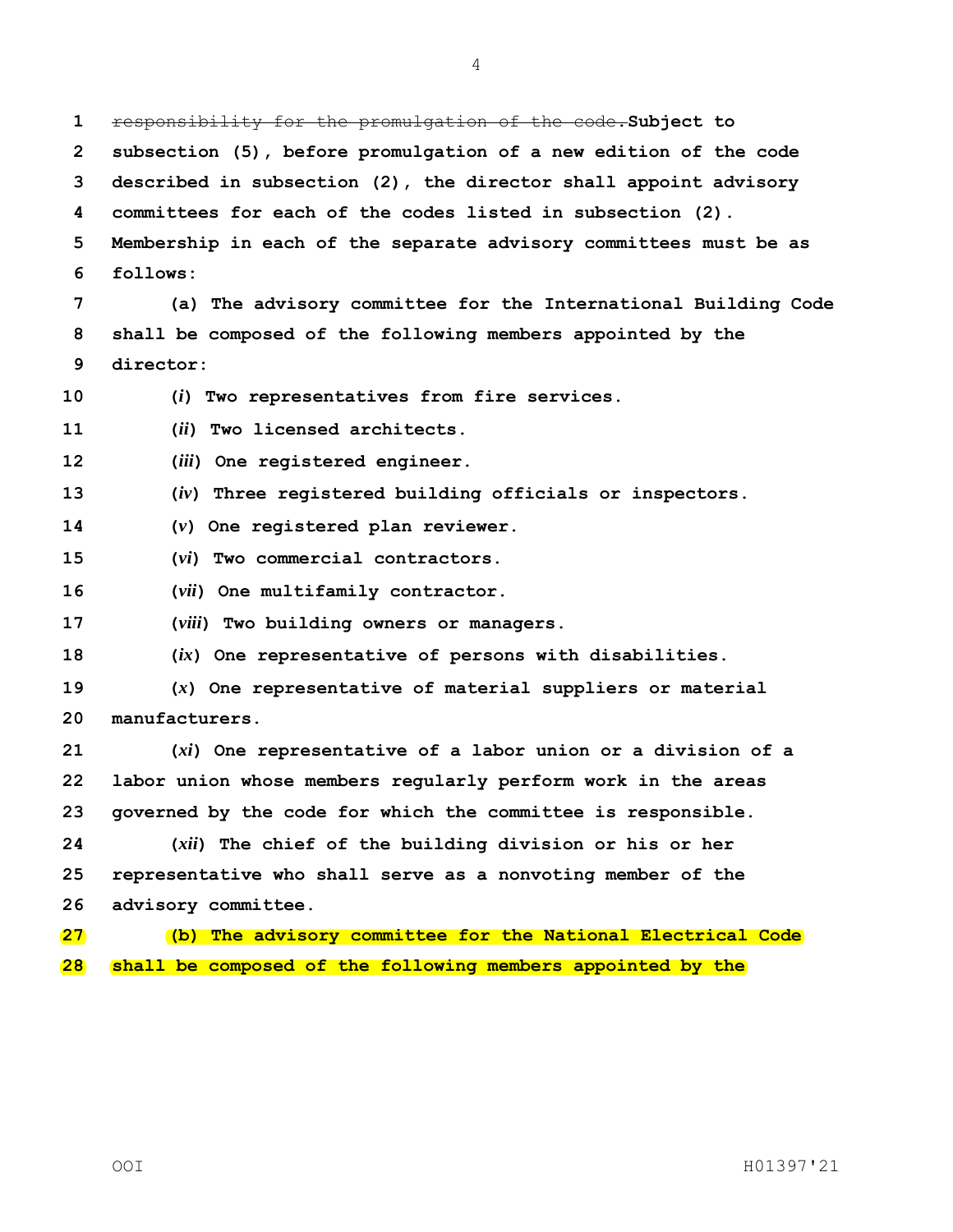| $\mathbf{1}$             | director:                                                       |
|--------------------------|-----------------------------------------------------------------|
| $\mathbf{2}$             | (i) One licensed electrical contractor.                         |
| 3                        | ( <i>ii</i> ) One journeyperson electrician.                    |
|                          | (iii) One master electrician.                                   |
| $\vert \mathbf{4} \vert$ |                                                                 |
| 5                        | (iv) Two registered electrical inspectors.                      |
| 6                        | (v) One building owner or manager.                              |
| $\mathbf{T}$             | (vi) One commercial contractor.                                 |
| 8                        | (vii) One representative of material suppliers or material      |
| 9                        | manufacturers.                                                  |
| 10                       | (viii) One representative of a labor union or a division of a   |
| 11                       | labor union whose members regularly perform work in the areas   |
| 12                       | governed by the code for which the committee is responsible.    |
| 13                       | $(ix)$ The chief of the electrical division or his or her       |
| 14                       | representative who shall serve as a nonvoting member of the     |
| 15                       | advisory committee.                                             |
| 16                       | (c) The advisory committee for the commercial chapters of the   |
| 17                       | International Energy Conservation Code shall be composed of the |
| 18                       | following members appointed by the director:                    |
| 19                       | $(i)$ One energy rater or modeler.                              |
| 20                       | (ii) Three licensed architects.                                 |
| 21                       | (iii) One registered engineer.                                  |
| 22                       | (iv) One licensed electrical contractor.                        |
| 23                       | $(v)$ One licensed mechanical contractor.                       |
| 24                       | (vi) Three registered building officials or inspectors.         |
| 25                       | (vii) One commercial contractor.                                |
| 26                       | (viii) One multifamily contractor.                              |
| 27                       | $(ix)$ One building owner or manager.                           |
| 28                       | $(x)$ One electrical utility representative.                    |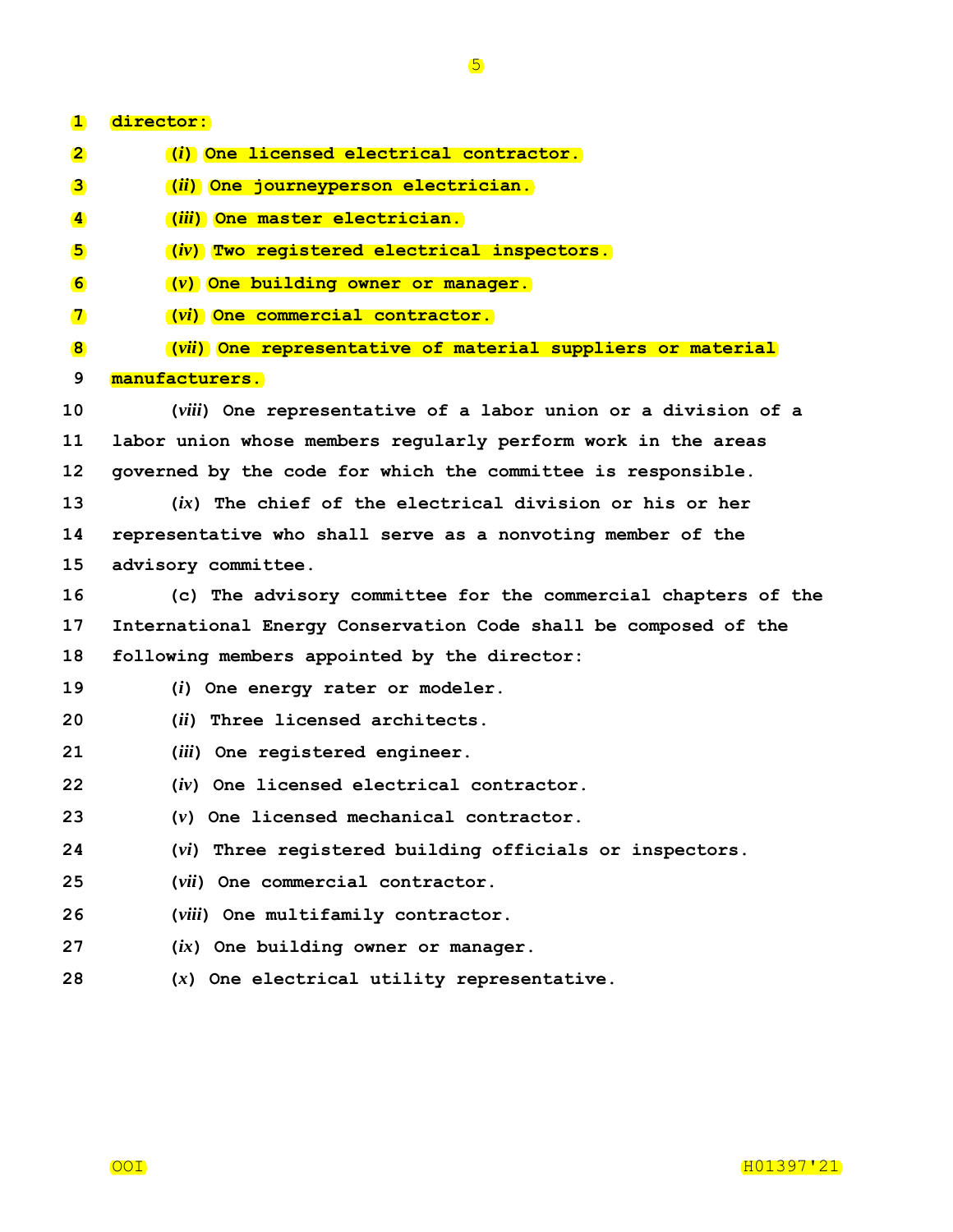**(***xi***) One gas utility representative.**

 **(***xii***) One representative of a material suppliers association or a material manufacturers association.**

**(***xiii***) One expert specializing in energy efficiency.**

 **(***xiv***) One representative of low-income tenants as nominated by the executive director of the state housing development authority.**

 **(***xv***) One representative of a labor union or a division of a labor union whose members regularly perform work in the areas governed by the code for which the committee is responsible.**

 **(***xvi***) The director of the office of climate and energy or his or her representative who shall serve as a nonvoting member of the committee.**

 **(d) The advisory committee for the International Existing Building Code shall be composed of the following members appointed by the director:**

**(***i***) Two representatives from fire services.**

**(***ii***) One licensed architect.**

**(***iii***) One registered engineer.**

**(***iv***) One licensed electrical contractor.**

**(***v***) One registered plan reviewer.**

**(***vi***) Two registered building officials or inspectors.**

**(***vii***) One representative of persons with disabilities.**

**(***viii***) One contractor specializing in renovation and** 

**rehabilitation of existing buildings.**

**(***ix***) One building owner or manager.**

 **(***x***) One representative of material suppliers or material manufacturers.**

**(***xi***) One representative of a labor union or a division of a**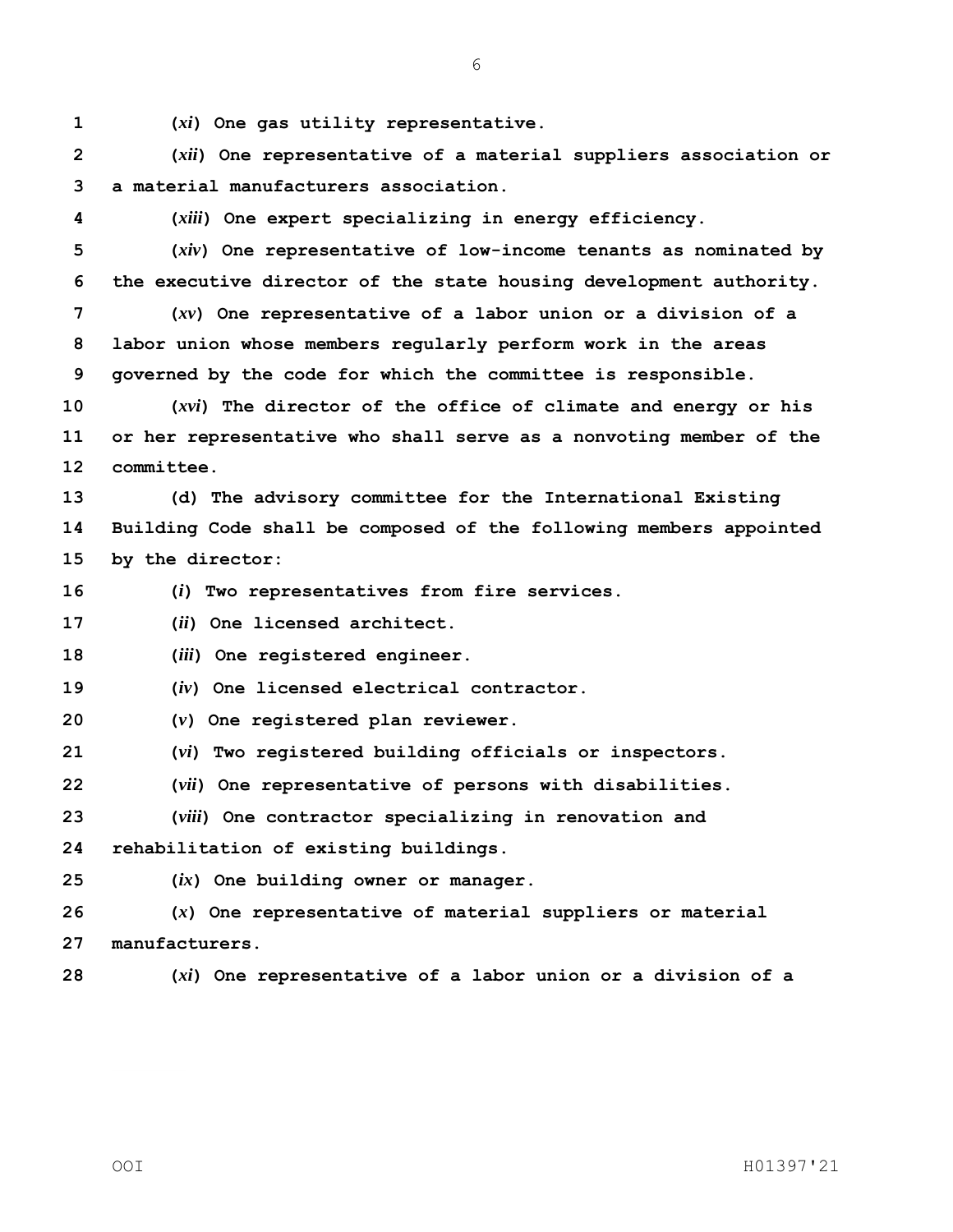**labor union whose members regularly perform work in the areas governed by the code for which the committee is responsible.**

 **(***xii***) The chief of the plan review division or his or her representative who shall serve as a nonvoting member of the committee.**

 **(e) The advisory committee for the International Mechanical Code shall be composed of the following members appointed by the director:**

**(***i***) One licensed professional mechanical engineer.**

**(***ii***) Three licensed mechanical contractors.**

**(***iii***) Two registered mechanical inspectors.**

**(***iv***) One building owner or manager.**

 **(***v***) One representative of material suppliers or material manufacturers.**

 **(***vi***) One representative of a labor union or a division of a labor union whose members regularly perform work in the areas governed by the code for which the committee is responsible.**

 **(***vii***) The chief of the mechanical division or his or her representative who shall serve as a nonvoting member of the committee.**

 **(f) The advisory committee for the International Plumbing Code shall be composed of the following members appointed by the director:**

**(***i***) Two licensed master plumbers.**

**(***ii***) Three registered plumbing inspectors.**

**(***iii***) One building owner or manager.**

**(***iv***) One plumbing contractor.**

**(***v***) One representative of material suppliers or material**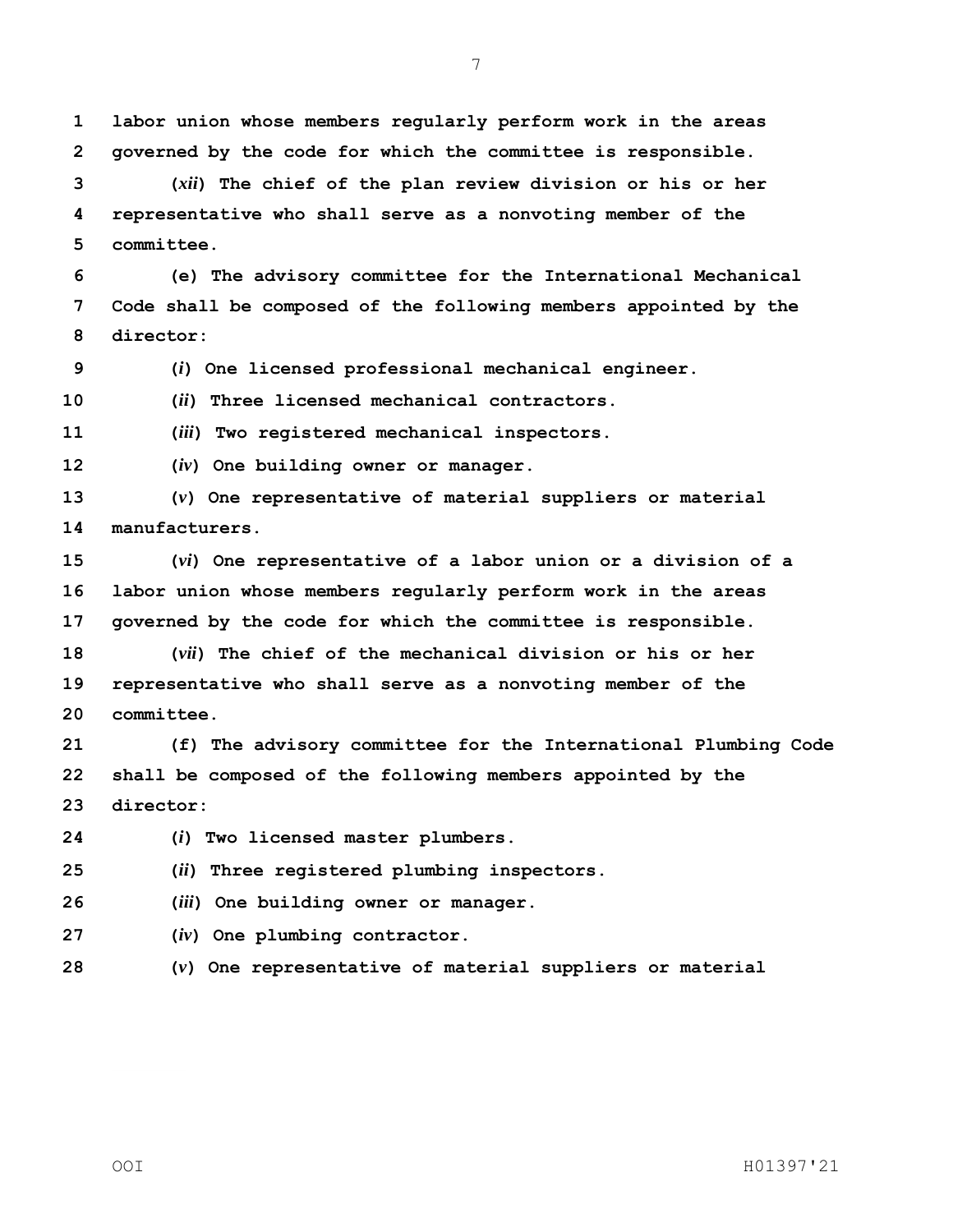**manufacturers.**

 **(***vi***) One representative of a labor union or a division of a labor union whose members regularly perform work in the areas governed by the code for which the committee is responsible.**

 **(***vii***) The chief of the plumbing division or his or her representative who shall serve as a nonvoting member of the committee.**

 **(g) The advisory committee for all chapters of the International Residential Code shall be composed of the following members appointed by the director:**

**(***i***) One licensed architect.**

**(***ii***) One registered engineer.**

**(***iii***) One representative from fire services.**

**(***iv***) One licensed electrical contractor.**

**(***v***) One licensed mechanical contractor.**

**(***vi***) One licensed plumbing contractor.**

 **(***vii***) One licensed residential builder specializing in new construction.**

**(***viii***) One licensed builder specializing in remodeling,** 

**renovation, or rehabilitation.**

**(***ix***) One contractor specializing in multifamily housing.**

**(***x***) One contractor specializing in energy efficiency.**

**(***xi***) Three registered building officials or inspectors.**

- **(***xii***) One registered plan reviewer.**
- **(***xiii***) One energy rater or modeler.**

**(***xiv***) One representative of persons with disabilities.**

 **(***xv***) One representative of a material suppliers association or a material manufacturers association.**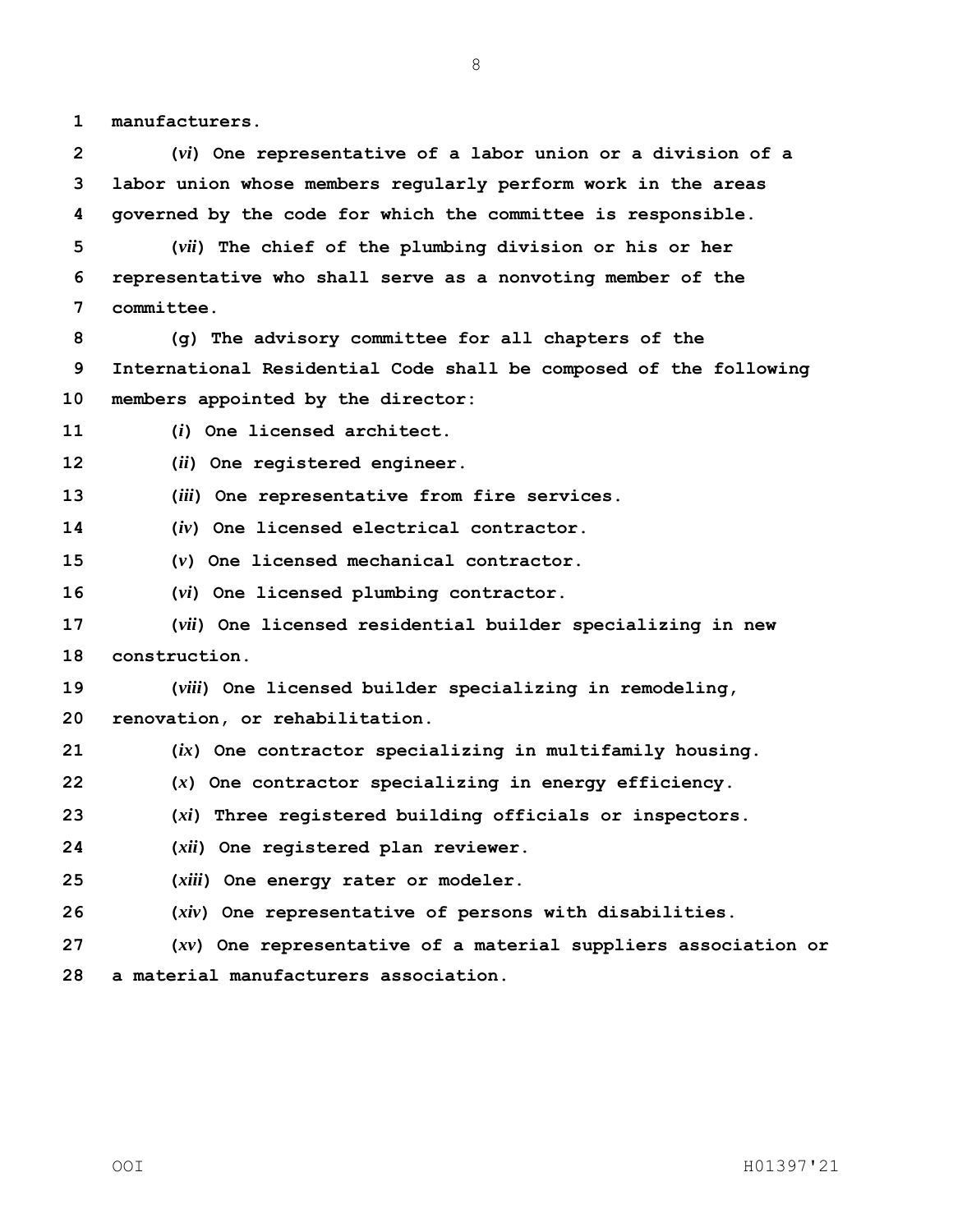**(***xvi***) One representative of low-income homeowners and tenants as nominated by the executive director of the state housing development authority.**

 **(***xvii***) One representative of a labor union or a division of a labor union whose members regularly perform work in the areas governed by the code for which the committee is responsible.**

 **(***xviii***) The chief of the building division or his or her representative who shall serve as a nonvoting member of the committee.**

 **(***xix***) The director of the office of climate and energy or his or her representative who shall serve as a nonvoting member of the advisory committee.**

 **(5) An individual may be appointed to serve on more than 1 advisory committee.**

 **(6) A notice of the time and place of an advisory committee meeting along with an agenda must be posted on the department's website at least 5 business days in advance of the meeting. The notice must specify the date, time, and place of the meeting. All meetings must be held in a place available to the general public. All persons are permitted to attend the meeting. All persons desiring to do so shall be afforded a reasonable opportunity at the meeting to present their views on the matters before the advisory committee prior to any vote on that matter.**

 **(7) An advisory committee shall review and compare the latest edition of the code for which the committee is responsible to the existing Michigan code and shall consider any proposal submitted for revision or amendment.**

 **(8) Each advisory committee shall prepare a report for the director's consideration. The report must be submitted to the**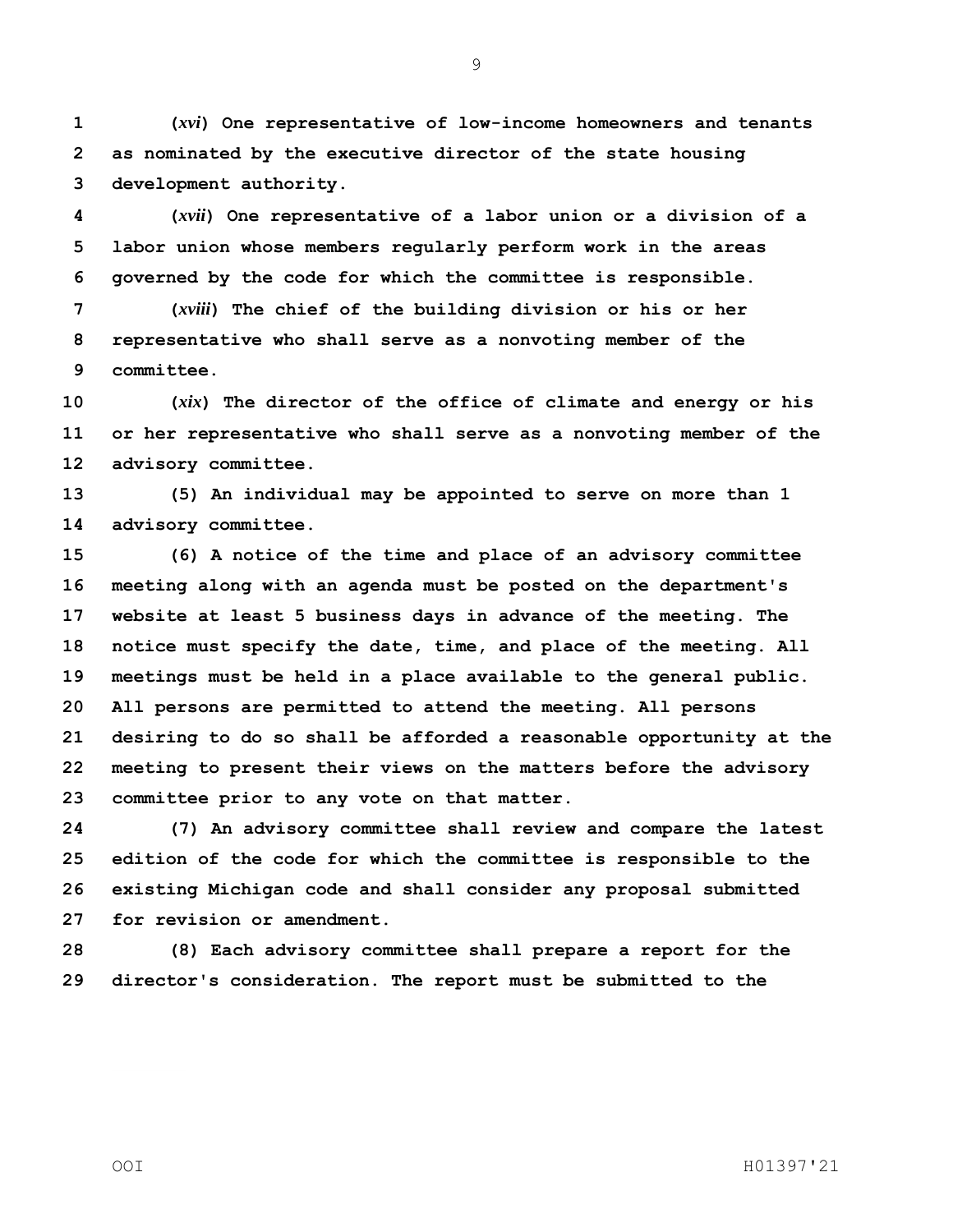**director and must contain the advisory committee's recommendations for changes to the existing Michigan code in effect at the time of the review, including the adoption of any new language or requirements from the latest edition of the relevant model code. Each committee shall submit its report to the director not more than 45 days after completing its deliberations of any proposed revisions or amendments. In making its recommendations, the committee shall consider all of the following: (a) The reason for each proposed revision or amendment. (b) The existence of a demonstrated need in Michigan for each proposed revision or amendment. (c) The impact that the revision or amendment may have upon the health, safety, and welfare of the public. (d) The economic reasonableness and financial impact of the revision or amendment. (e) The technical feasibility of the revision or amendment. (9) Each advisory committee shall vote publicly and by roll call on each proposed revision or amendment brought before the committee. Revisions or amendments may be voted on individually or in groups. A majority of committee members present and casting votes are needed to approve any revision or amendment. All votes must be posted on the department's website within 48 hours of each meeting. (10) The director shall consider all submissions and recommendations provided by an advisory committee. However, the** 

 **director has final responsibility for the promulgation of the code. (11) A member of an advisory committee may participate in an advisory committee meeting in person or through use of electronic or telephonic means, as determined by the director.**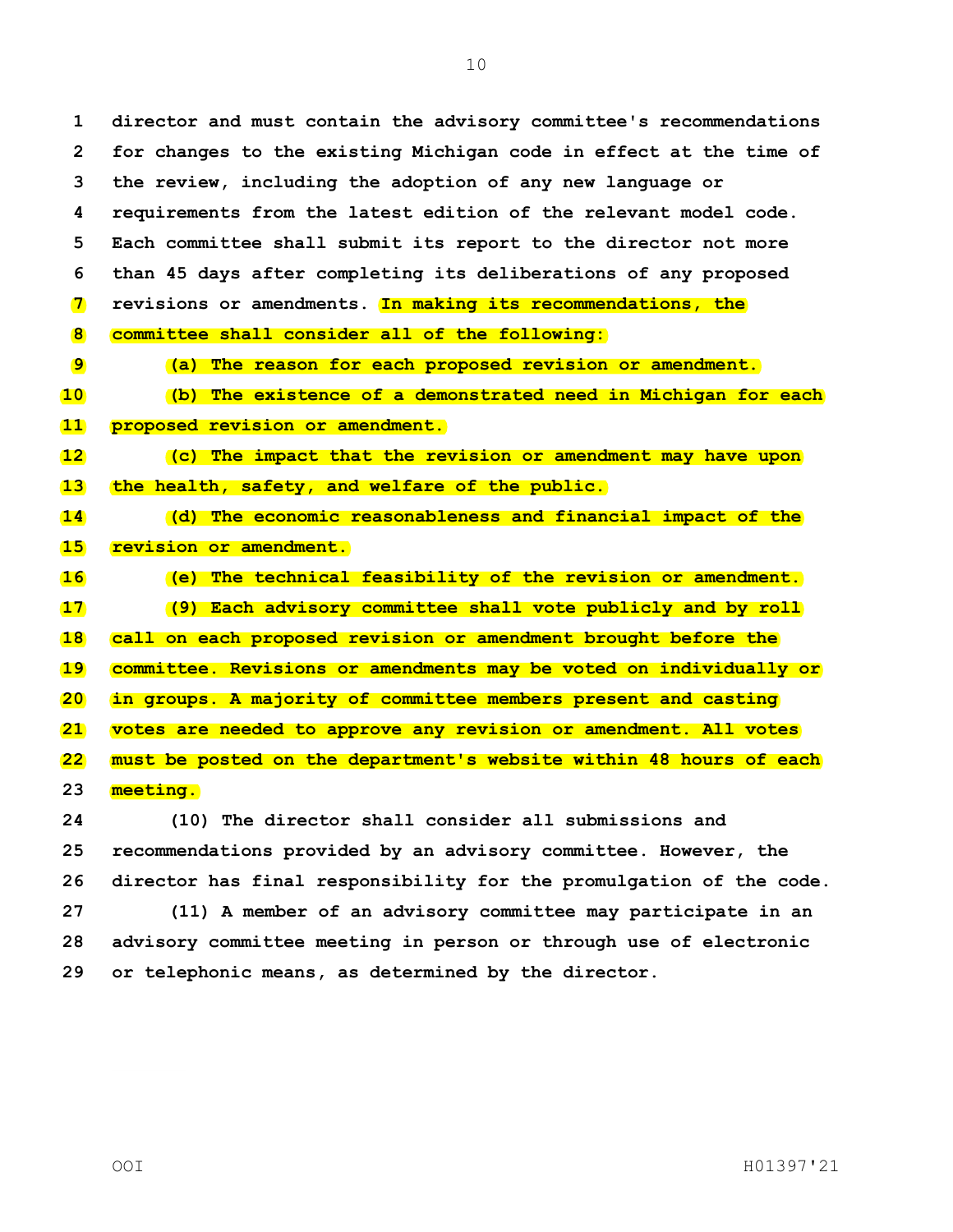**(12)** (5) The director shall add, amend, and rescind rules to update the Michigan building code, the Michigan mechanical code, the Michigan plumbing code, the Michigan rehabilitation code for existing buildings, the Michigan electrical code, and the commercial chapters of the Michigan energy code not less than once every 3 years to coincide with the national code change cycle.

 **(13)** (6) Within 90 days after the effective date of the 2012 act that amended this section, **Not later than June 28, 2013,** the director shall begin the process to add, amend, or rescind rules to update the 2009 Michigan residential code, including the residential energy code chapter. Commencing with the 2015 national code change cycle, the director shall add, amend, and rescind rules to simultaneously update all chapters of the Michigan residential code not less frequently than once every 6 years or more frequently than once every 3 years**,** as the director determines is appropriate. **determined by the director.** Not more than 200 days after the 17 printed publication of the latest edition of the international residential code **International Residential Code** book is made available to the general public, the director shall hold a public meeting in Lansing and offer persons an opportunity to present data and comments on the general need to update the Michigan residential code. The department shall give 30 days' advance notice of a meeting under this subsection on the department's website. Not more than 30 days after the meeting, the director shall issue a written determination whether to update the Michigan residential code. The department shall post notice of the determination on its website for at least 45 days.

**28 (14)**  $\left(7\right)$ -If the director makes the determination not to update the Michigan residential code, a person may, within 45 days after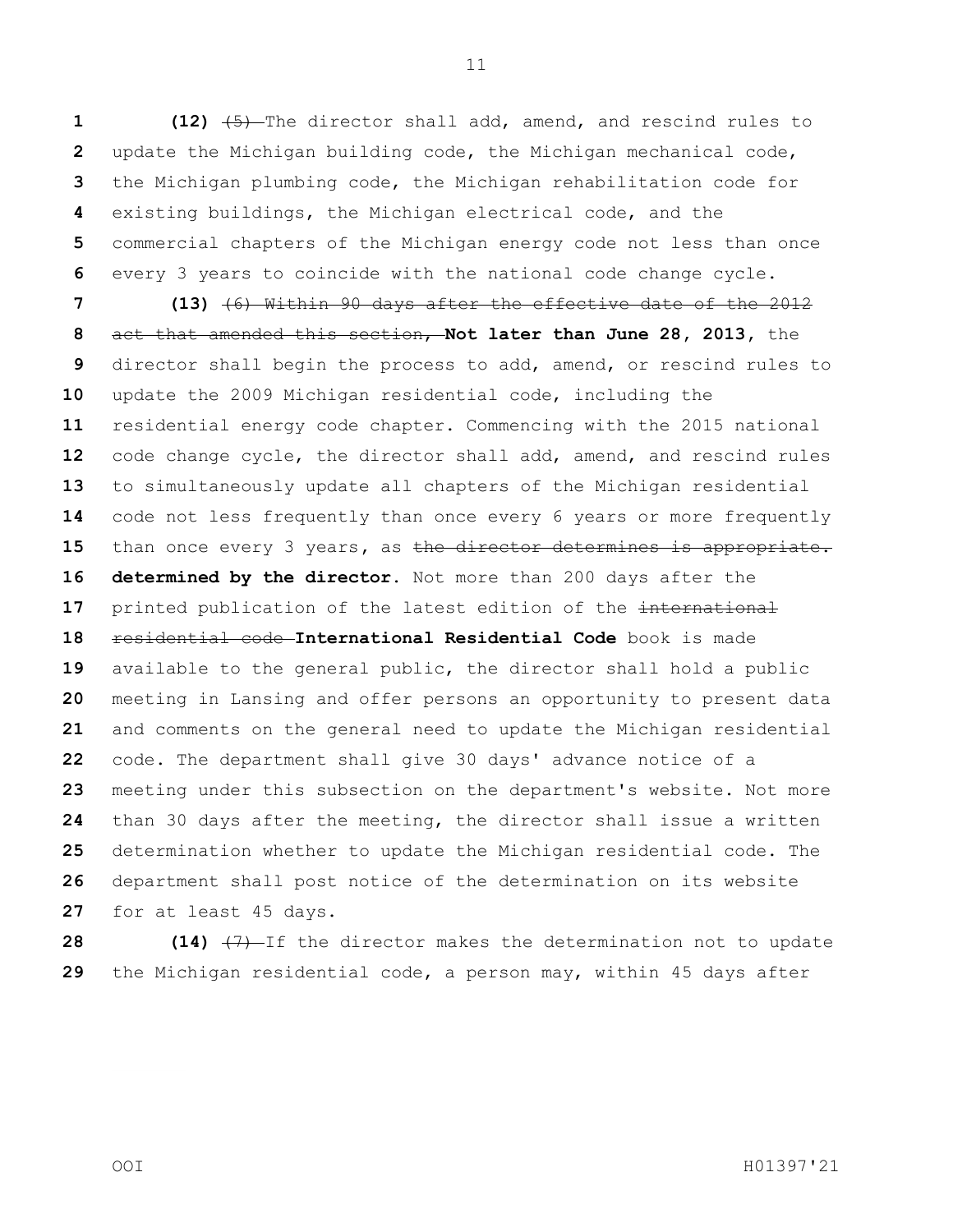the determination, request the director to promulgate a rule to amend a section or sections of the Michigan residential code. Within 90 days after the filing of a request, the director shall initiate the processing of a rule or shall-issue to the requestor a concise written statement of the principal reasons for denial of the request and post the denial statement on the department's website until the Michigan residential code is next updated. The denial of the request is not subject to judicial review.

 **(15)**  $\left(48\right)$ -Before the Michigan building code, the Michigan residential code, the Michigan plumbing code, the Michigan mechanical code, the Michigan uniform energy code, and the Michigan rehabilitation code **for existing building** may be enforced, the director shall make each Michigan-specific code available to the general public for at least 45 days in printed, electronic, or other form that does not require the user to purchase additional documents or data in any form in order to have an updated complete version of each specific code, excluding other referenced standards within each code. This subsection does not apply to any code effective before April 1, 2005. If the Michigan residential code is updated on a 6-year cycle, then use of a material, product, method of manufacture, or method or manner of construction or installation provided for in an interim edition of the international residential 23 code International Residential Code is authorized throughout this state and shall be **is** permitted, but shall **must** not be mandated, by an enforcing agency or its building official or inspectors. However, the enforcing agency or its building official or inspectors may require that if such a material, product, method of manufacture, or method or manner of construction or installation provided for in an interim edition of the international residential